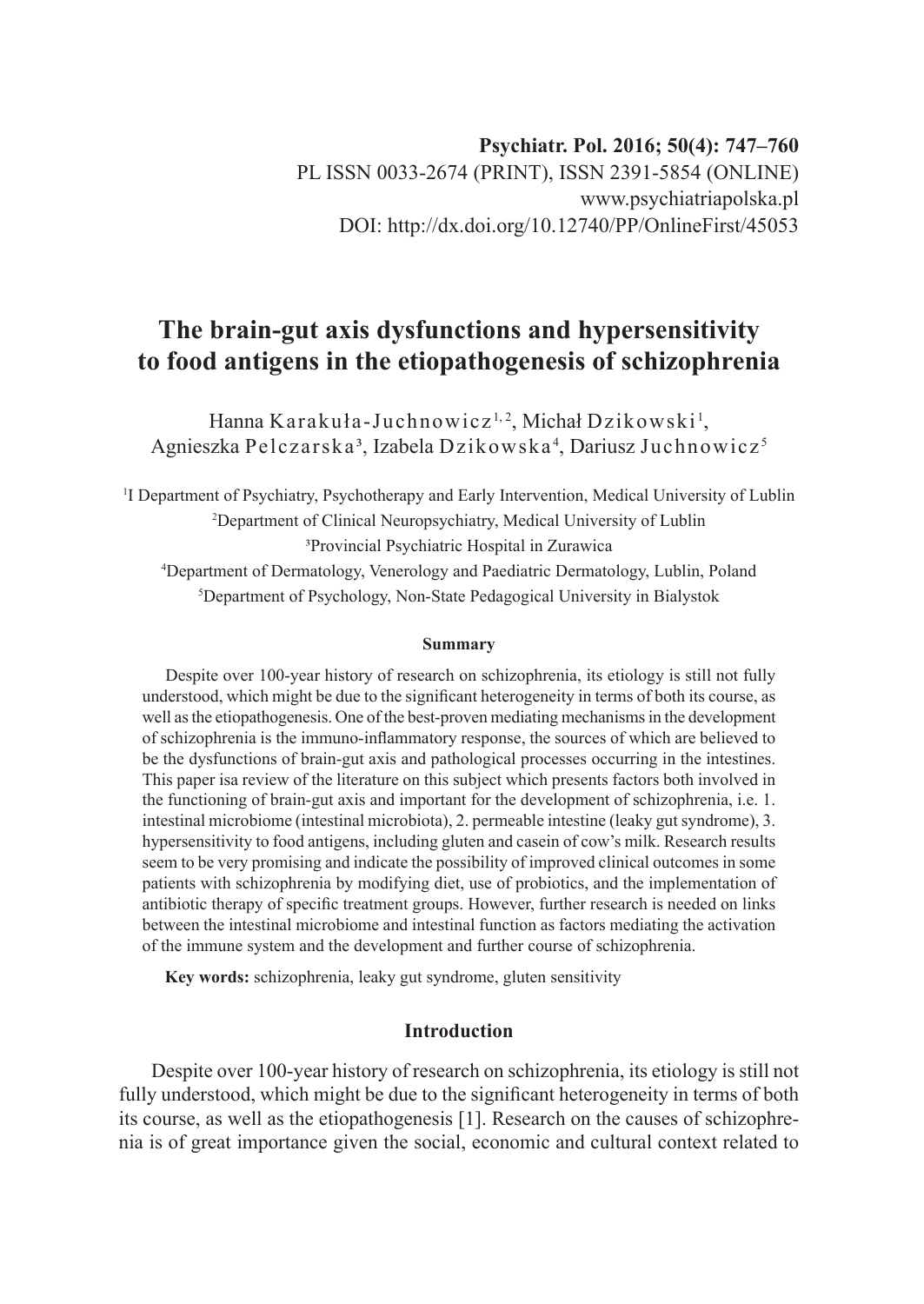the course of the disease, leading to considerable difficulties in social, professional, and family functioning, personal suffering, as well as the stigma of patients and their exclusion from society [2].

Recently, a huge increase in interest in the importance of the so-called brain-gut axis in the pathogenesis of schizophrenia has been noted [3], including the impact of intestinal microbiome [4] and hypersensitivity to food antigens, particularly gluten [5, 6] and casein of cow's milk [7].

Taking into account historical aspects, the first hypotheses concerning the possibility ofa link between impaired gastrointestinal function and psychiatric disorders were presented at the beginning of the twentieth century. In 1910, Dr George Porter Phillips reported that the administration of live lactic acid bacteria to adults suffering from depression reduces their severity of symptoms [8]. A report published in 1923, describing the results ofa series of clinical observations made by an independent group of scientists, included recommendations for the use of milk containing *Lactobacillus bacteria* asa factor improving the efficiency of treatment for psychoses [9]. In his publication in 1953, Bender noted the association between celiac disease and juvenile episodes of schizophrenia [10]. Further works on this subject were published in the 1960s, after Dohan had presented his "cereal" hypothesis of etiopathogenesis of schizophrenia, based on the results of an epidemiological study on the risk of developing schizophrenia and the consumption of cereal products [11]. He observeda decrease in hospitalization for schizophrenia in the countries that had been forced to reduce consumption of bread during the Second World War, suggestinga possible link between the level of bread consumption and the incidence of schizophrenia. Singh and Kay described subsequent reports on this topic in the journal "Science" in 1976. They remarked that in people with schizophrenia who were ona gluten and casein-free diet, administration of gluten interrupted the progress of therapy. Upon stopping of the gluten intake, the mental state of patients improved again [12]. In their other study, Dohan et al. showed that only two patients with chronic schizophrenia were found among 65,000 adults who were observed in the Pacific Islands, where cereals had not originally been consumed. As soon as those people partially succumbed to Western influence and began to consume wheat products and barley beer, the prevalence of the disease has reached the European level [13].

# **Aim**

The purpose of this paper is to review the literature on the links between the pathological processes occurring in the intestines and the risk of developing schizophrenia.

## **Method**

Available papers from PubMed and Google Scholar were analyzed using time descriptors: 1995–2015 and key words: schizophrenia, gluten hypersensitivity, cow's milk casein hypersensitivity, celiac disease, microbiota, cytokines, and immune system.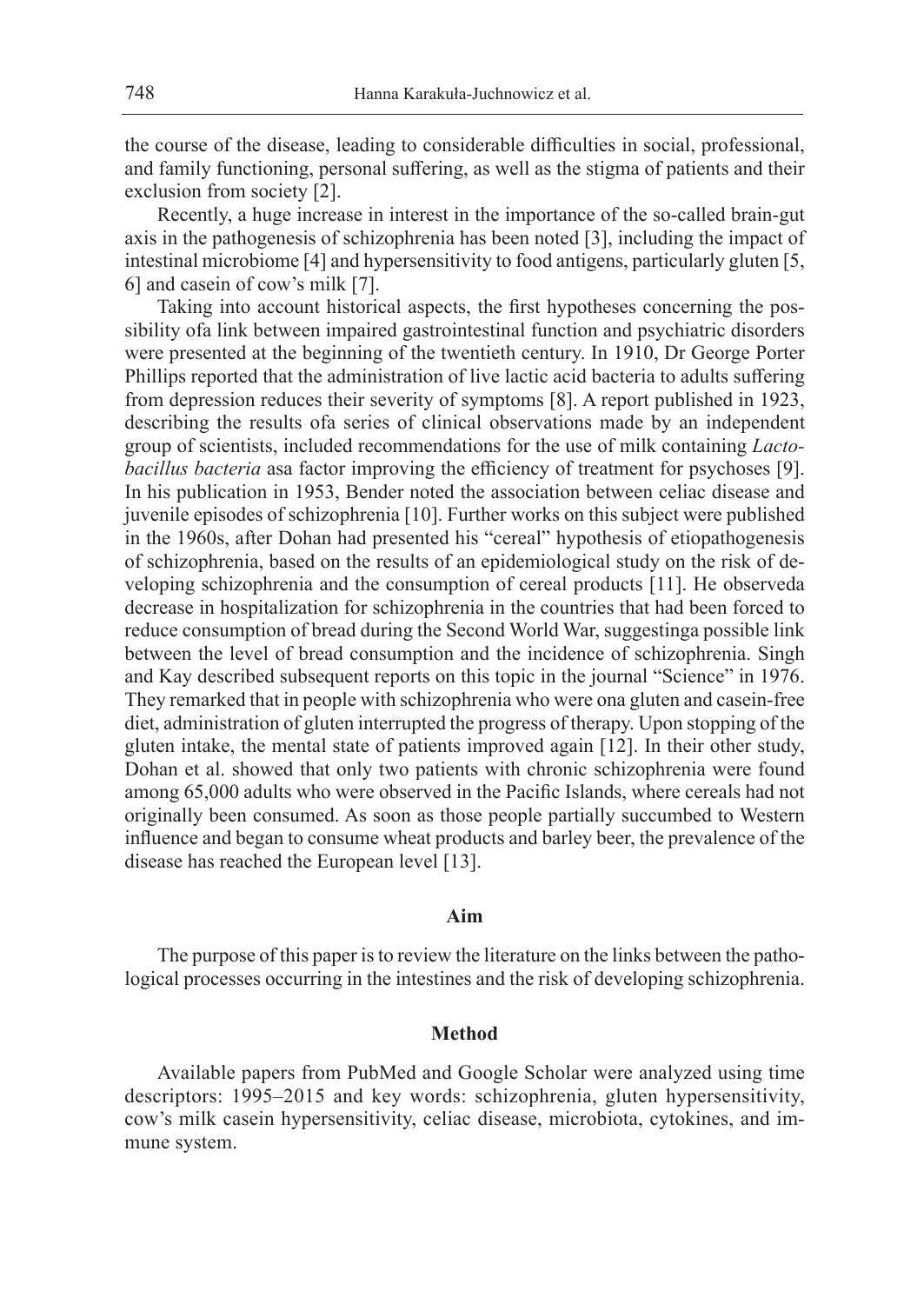In order to present the analyzed issues in the clearest and most comprehensive way, the article is divided into the following subsections:

- I. Inflammatory (macrophage, cytokine) theory of schizophrenia;
- II. The mechanisms associated with the functioning of brain-gut axis;
- III. Factors affecting the functioning of the brain-gut axis:
	- 1. Intestinal microbiome (microbiota, formerly the intestinal bacterial flora);
	- 2. The phenomenon of leaky gut syndrome;
	- 3. Hypersensitivity to gluten and casein of cow's milk.

## Inflammatory (macrophage, cytokine) theory of schizophrenia

Despite the enormous expectations related to resolving the problem of etiopathogenetic schizophrenia through genetic tests, the results show that the cumulative effect of thousands of small single nucleotide polymorphism (SNPs) allows for explaining the genetic risk of schizophrenia in only approximately 30% of cases [14]. Among the analyzed genes, those immune-related genes find the strongest confirmation in GWAS study (Genome-Wide Association Study) [15]. The results also indicatea need for intensive research on mechanisms mediating the genes–environment interaction, including diet or infectious agents [3]. One of the best-proven mediating mechanisms in the development of schizophrenia is immuno-inflammatory response [16]. For the first time this type of pathophysiological mechanism underlying schizophrenia was pointed out by Smith in 1992, by presenting his macrophage (cytokine) theory of schizophrenia [17]. He suggested that chronic activation of macrophages with their subsequent inability to adequately control T-lymphocyte secretion of interleukin-2 and interleukin-2 receptors, underliesa biological mechanism for the development of schizophrenia. He also pointed to the gastrointestinal tract as an area where causes of immune activation in schizophrenia should be looked for. Currently, there is growing evidence from both animal studies and clinical trials, confirming the validity of the cytokine (macrophage) theory of schizophrenia [16].

Cytokines are proteins that playa key role in regulating the immuno-inflammatory response and agents modulating brain development [18]. They can also stimulate and inhibit the body's inflammatory response [19]. It has also been noted that, inter alia, pro-inflammatory cytokines directly affect the central nervous system activation by IL-1 receptors in the hypothalamus and hippocampus, manifested by emotional disorders: anhedonia, dysphoria, cognitive impairment, disorders of motor, sleep, and social functions [20]. At present, despite reports on association of schizophrenia with numerous cytokines, it seems that pathways of several cytokines playa key role. The highest congruence research in this area relates to pro-inflammatory interleukins, elevated levels of IL-1RA, sIL-2R and IL-6, and reduced levels of IL-2 [21]. The role of other cytokines at this stage seems unclear [22–24]. One of the possible explanations for this phenomenon is to treat schizophrenia asa disorder of heterogeneous causes and course.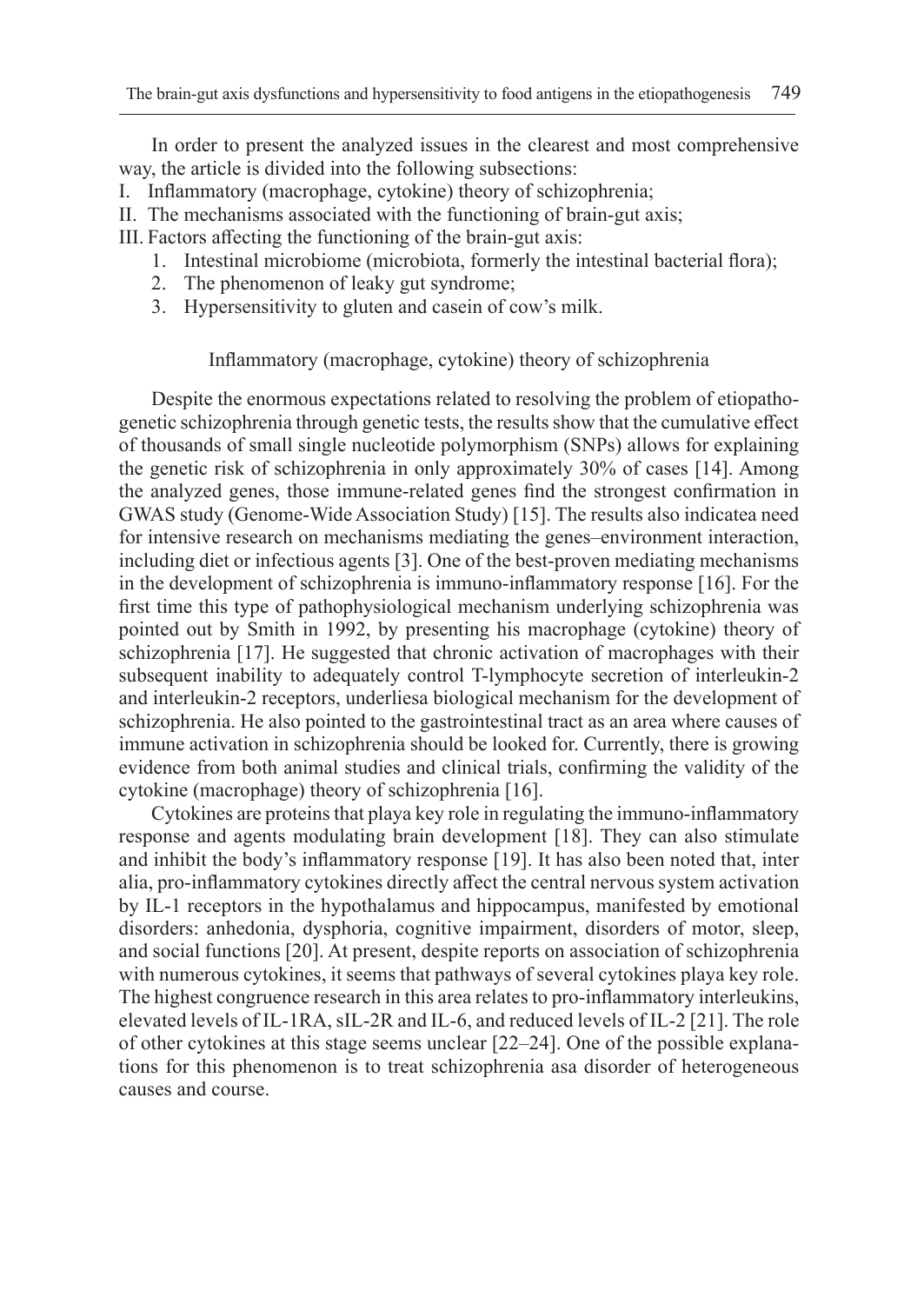In the context of the cytokine theory of schizophrenia, the importance of braingut axis dysregulation has recently been stressed more and more often asa trigger of immuno-inflammatory processes important for the development of schizophrenia [3].

## The mechanisms associated with the brain-gut axis functioning in schizophrenia

The brain-gut axis isa network of autonomous neurons connecting the central nervous system (CNS) with the gastrointestinal tract, liver and pancreas. Its first anatomical descriptions were mentioned in very early written records. Galen already knew about the vagus nerve. However, the exact anatomy of the axis remained undisclosed until the mid-nineteenth century when Auerbach and Meissner found postganglionic fibers forming enteric nervous system in the intestinal wall [25]. Subsequent research studies in this field are even more important when we realize that the intestines form the largest surface through which our body contacts with the outside world and which is, according to the latest sources, about 32 square meters [26]. Information between the CNS and the intestines is transferred in both directions using different routes of communication, such as endocrine, metabolic, neural, immunological pathways [4, 27–29].

Endocrine factors that regulate the axis include, inter alia, cortisol, which is released under conditions of stress, and the secretion of which is regulated by the hypothalamicpituitary-adrenal (HPA) axis. It may affect the immune cells by modulating the secretion of cytokines, and the composition and activity of the microbiota [27].

The metabolic route is formed, inter alia, by short-chain fatty acids (SCFA), which area product of bacterial fermentation occurring in the large intestine. Changes in their contents in the feces have been described in children with autism [29]. These relationships have also been confirmed in animal studies. Propionic acid, belonging to the SCFA, infused into the CNS of rats caused an occurrence of autistic behaviour and aggression [30]. Furthermore, vancomycin (a broad-spectrum glycopeptide antibiotic used in severe infections) has been reported to have beneficial therapeutic effects on symptoms of aggression in people with autism [31].

Regulation of brain-gut axis also takes place through the neuronal pathway, which is created by the enteric nervous system (ENS) producing neurotransmitters and neuromodulators. Particularly important is the role of corticoliberin which contributes to increases in the permeability of the intestinal barrier when under stress [28]. In addition, the bacteria present in the guts can secretea variety of neurotransmitters such as serotonin, melatonin, GABA, catecholamines and histamine, which are likely to affect the communication between various components of the microbiota through both peripheral and central activities [27]. The neuronal route also includes sympathetic and parasympathetic branches, especially the vagus nerve. It createsa communication route between the microbiota and the CNS [32]. The direct effect of inflammatory cytokines on the CNS through activation of afferent nerve fibers that transmit impulses to the corresponding regions of the brain, e.g. the solitary tract nucleus, deserves attention [20]. Efferent innervation, however, can participate in the anti-inflammatory response by acting on the alpha7-nicotinic receptors in many cells of the immune system, re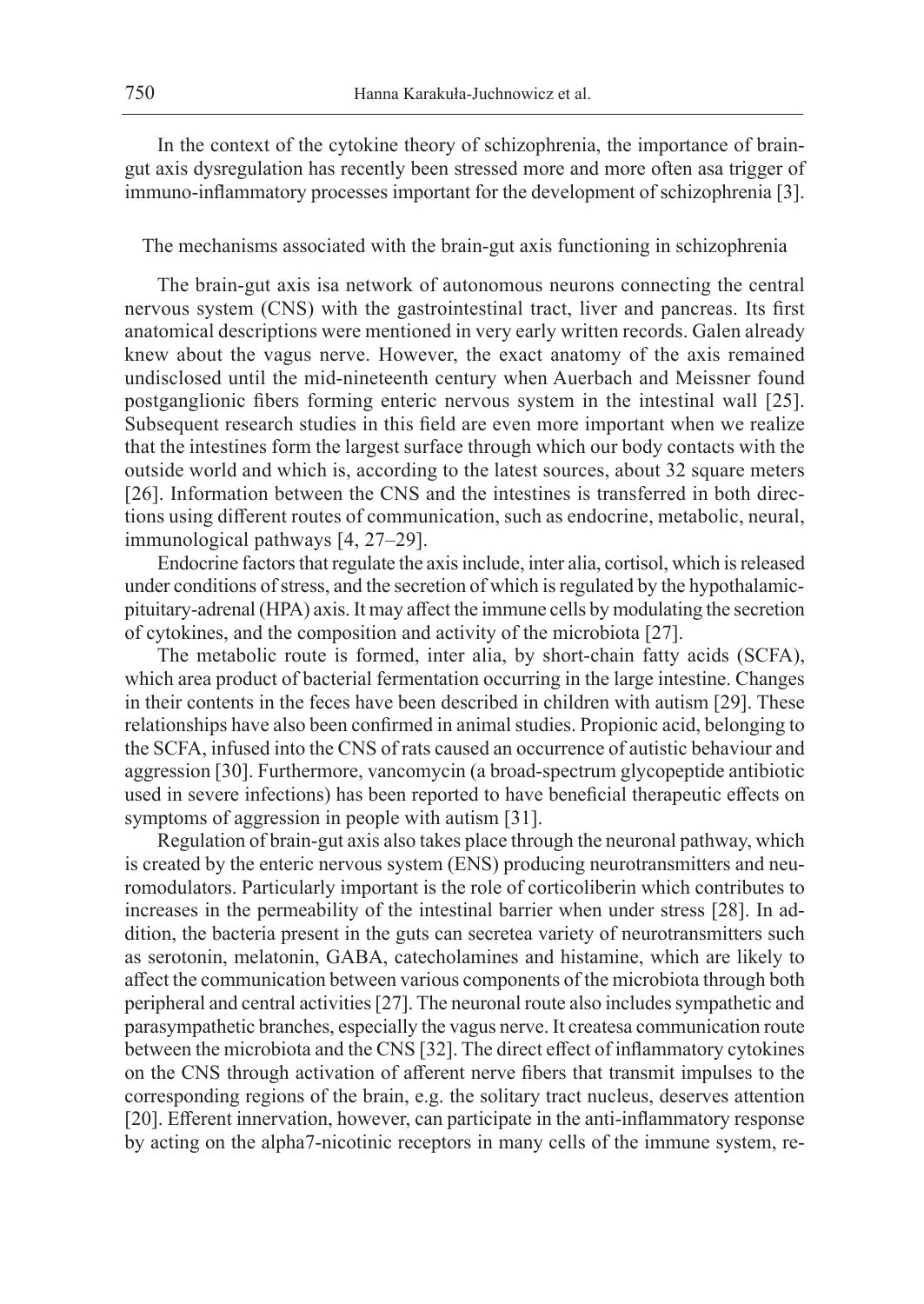ducing the secretion of proinflammatory cytokines [33]. It has also been found that stimulation of the vagus nerve has an antidepressant effect and normalizes the HPA axis activity in patients treated for recurrent depression [34, 35].

Cytokines form an immunological route of communication between the intestines and the CNS. Their concentration is affected by microbiota. It has been confirmed that intestinal bacteria can both decrease the concentration of inflammatory cytokines (TNF-alpha, IFN-gamma, IL-6) and also modulate concentrations of anti-inflammatory cytokines, e.g. IL-10 [4]. Cytokines may directly influence CNS, among others, entering through leaky regions in the blood-brain barrier by using specific carriers or by activation of afferent nerve fibers, such as vagus nerve [36].

## Factors affecting the functioning of the brain-gut axis

The important factors that both affect the functioning of the axis and are associated with the pathophysiology of schizophrenia, include:

- 1. Intestinal microbiome (microbiota, formerly the intestinal bacterial flora);
- 2. The phenomenon of permeable intestine (leaky gut syndrome);
- 3. Hypersensitivity to food antigens, including gluten and casein of cow's milk.

## *Intestinal microbiome*

The microbiome is one of the key elements of the brain gut-axis. Its condition is influenced by diet, stress, a history of infections, personal hygiene and use of medication, including e.g. antibiotics [37]. Because of great numbers of resident flora (which outnumbers cells in the human body) and the complexity of functions, it is often referred to as "a forgotten organ" [38]. Its environment essentially consists of anaerobic bacteria belonging to four types – *Firmicutes*, *Bacteroidetes*, *Proteobacteria* and *Actinobacteria*. The primary function of the microbiota is its contribution to digestive processes. It is involved in the decomposition of complex carbohydrates, SCFA production and synthesis of vitamins [37].

Apart from influencing the digestive processes, the microbiome playsa key role in the development of the CNS. The microbiota affectsa wide range of neurotrophins and proteins such as brain-derived neurotrophic factor (BDNF), synaptophysin and postsynaptic density protein 95 (PSD-95), which are involved in brain development and neuroplasticity [39]. Decreased levels of BDNF and NMDA receptor expression in the hippocampus and cortex was observed in germ-free animals [40].

The state of the intestinal microbiome directly affects the functioning of the innate and acquired immune system [41]. Communication between the microbiome and mucosal cells is regulated by the production of different cytokines and chemokines, both inflammatory (IL-8 and IL-1) and anti-inflammatory (IL-10 and TGF-β) [42]. This is confirmed by the findings of other authors who show that the microbiota may decrease the concentrations of proinflammatory cytokines: TNF-alpha, IFN-gamma, IL-6, and modulate the concentration of anti-inflammatory cytokines, e.g. IL-10 [4]. Investigations carried out on rats, aiming at examining the potential antidepressant ac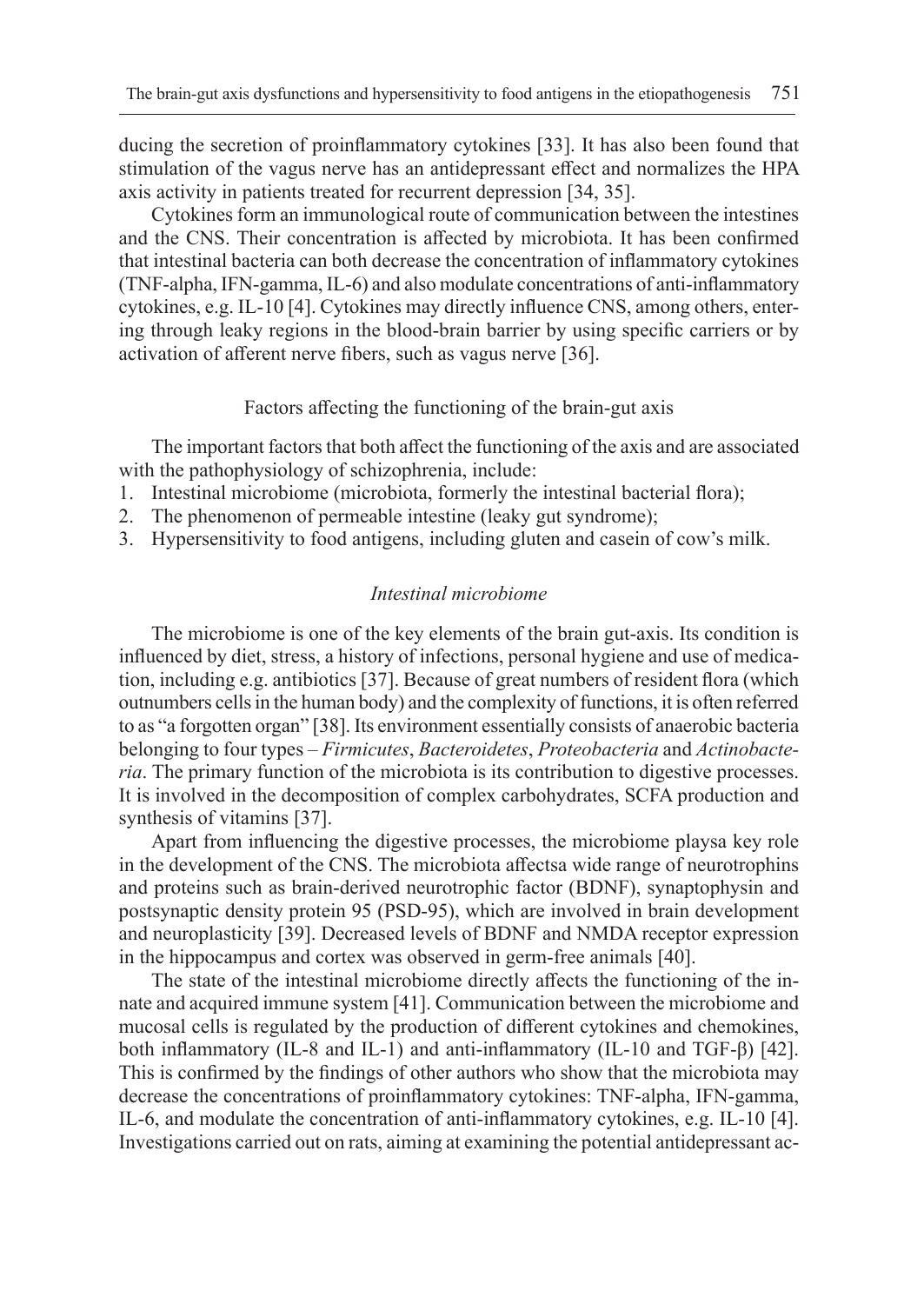tion of *Bifidobacterium infantis*, also showa significant decrease in the concentrations of pro-inflammatory cytokines: IFN-gamma, TNF-alpha and IL-6 as well asa reduction in the levels of IL-10 in the group receiving the probiotic compared to the control group receiving placebo. Moreover, the probiotic increased the content of tryptophan and its metabolite – kynurenine acid (KYNA) havinga neuroprotective effect by its antagonism to NMDA receptors [4]. Disturbances in the metabolic pathway of KYNA are considered one of the central factors in the development of schizophrenia [43].

It should be mentioned, however, that there are also reports showing that changes in microbiota can lead to neuropsychiatric disorders through the production, by bacteria, of harmful compounds such as P-cresol, which disrupt the intestinal barrier and allow bacterial products or proteins witha neuroactive properties enter the bloodstream [44].

# *Leaky gut syndrome*

The mechanism of permeable intestine (leaky-gut) seems to play an important role, inter alia, in the activation of the immune system [45]. Its occurrence is related to the activity of various modulators of the intestine permeability, including occludin and endogenous protease called zonulin. Its mechanism of action is similar to that of the ZOT toxin (Zonula occludens toxin) produced by *Vibrio cholerae*. The activation and expression of zonulin is influenced by, among others, gluten, antibiotics, bacteria and drugs. This results in increased permeability of the intestinal wall and destruction of epithelial tight junction between mucosal cells, which in turn leads to penetration of antigens into the circulatory system, and thus to activation of the immune system and an immune response [45]. It seems important that some schizophrenic patients exhibit increased expression of inflammatory markers, including haptoglobin, the precursor of which is zonulin and whose receptors are also found in the human brain [46]. It has been suggested that zonulin can modulate the permeability of the bloodbrain barrier and thereby form the biological gate for inflammation, autoimmune and neoplastic processes [45].

Evidence for the structural damage of the intestinal barrier in patients with schizophrenia are derived from three types of studies:

- 1) Autopsy studies. The study on 82 schizophrenic patients showed that colitis was found in 92% of them, enteritis in 88% and gastritis in 50% [47, 48];
- 2) Research on markers of intestinal inflammation and bacterial translocation in schizophrenia. The results of the research by Severance et al. indicate elevated levels of antibodies against *Saccharomyces cerevisiae*, both in the group of people recently diagnosed with schizophrenia as well as in chronically ill patients [49]. The second marker, the elevated levels of which were found in patients with treated and untreated schizophrenia, is soluble cell differentiation antigen (sCD14). This is one of the markers of bacterial translocation. In addition, its elevated levels were strongly correlated with the CRP level and antibodies against gluten IgG, which suggestsa relationship with inflammation, increased intestinal permeability and hypersensitivity to food allergens [50];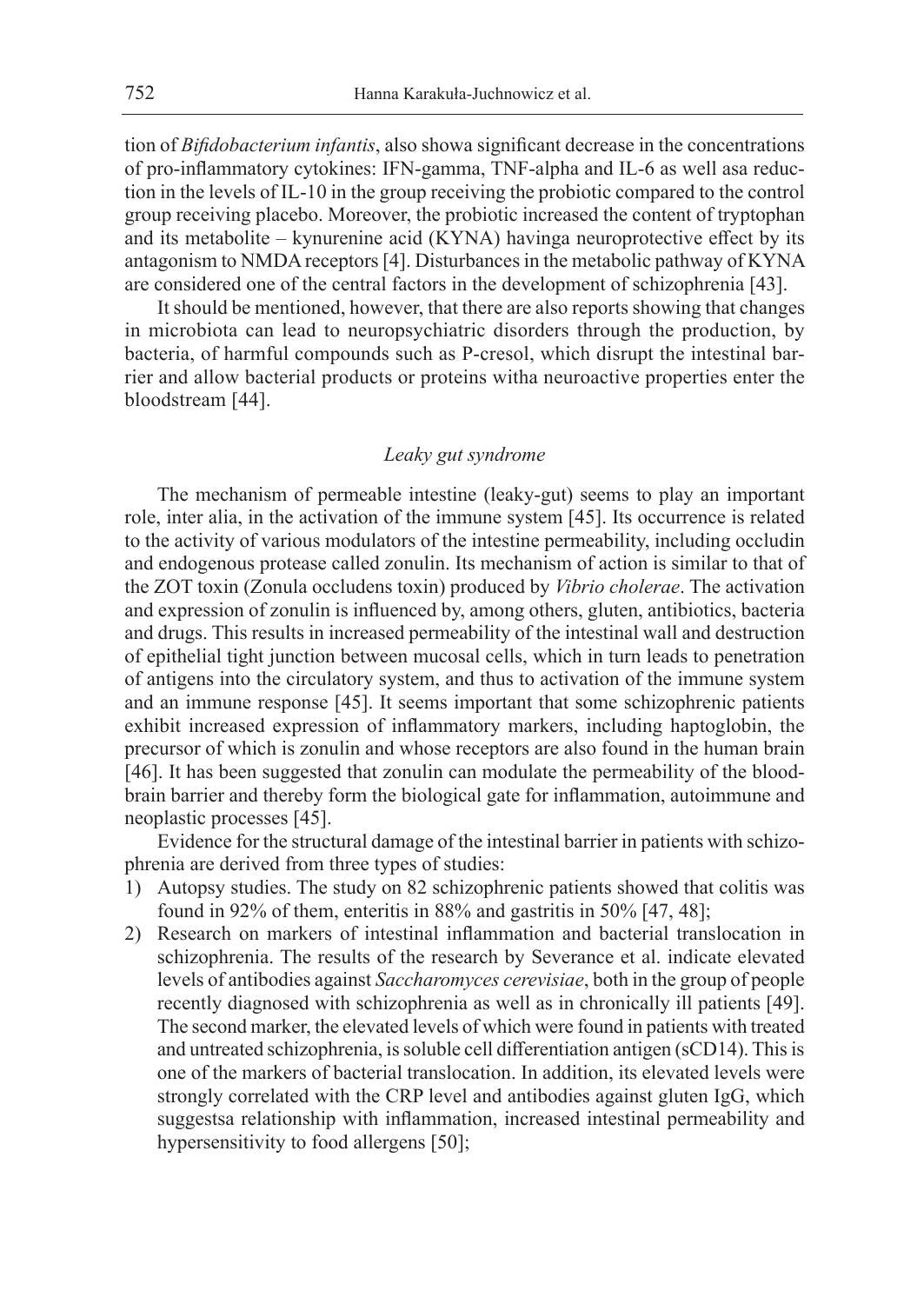3) Research on pathogenic antigens. These studies concern the possibility of penetration of antigens into the circulatory system that results in inducing an immune response against its own tissues and cells by molecular mimicry [51]. This process playsa central role in the development of autoimmune diseases. In schizophrenic patients and their families, a higher incidence of these diseases, in comparison with the control group, was found [52].

Hypersensitivity to food antigens, including gluten and casein of cow's milk

In sensitive individuals, gluten can cause reactions which vary both in type and severity. In 2012, a team of experts in the field suggesteda new classification of gluten-dependent disorders [53]. Due to pathogenesis, disorders associated with gluten were divided into three main groups: autoimmune, allergic and non-autoimmune and non-allergic (innate immunity). The first group (autoimmune reactions) include celiac disease (symptomatic, silent and potential), gluten ataxia and dermatitis herpetiformis. In the second group (allergic reactions), there is wheat allergy, which can be expressed in the following forms: food allergy, respiratory allergy, contact urticaria and WDEIA (wheat-dependent exercise-induced anaphylaxis). The third group includes disorders, the pathogenesis of which is connected witha hypersensitivity to gluten in non-allergic and non-autoimmune ways. According to recent reports, a whole range of diseases can be associated with it, ranging froma variety of ailments associated with the digestive system, through various neurological diseases, ending with the psychiatric disorders such as schizophrenia, depression, bipolar disorder, autism [53].

Sensitivity to gluten is defined as the presence of antibodies against gliadin in IgA and IgG class, with rarely present antibodies specific to celiac disease, i.e. against deamidated gliadin, tissue transglutaminase, endomysium [54]. According to recent studies, both diseases also differ in activation of the immune system. The glutensensitive immune response is independent of the presence of antigens HLADQ2/ DQ8. In celiac disease, they playa key role in the presentation of immunogenic peptides included in the gluten specific T-lymphocytes in the small intestine [55]. In celiac disease, the prevalence of HLADQ2/DQ8 is 95%, while in case of sensitivity to gluten, their presence is confirmed in only about 50% of cases, which isa value slightly higher than in the general population (30%) [53]. The differentiating factor is also the expression of the gene for IL-17a in biopsy specimens of patients with celiac disease. Compared to controls, it was found that patients with celiac disease had significantly elevated levels of IL-17a in the mucosa. In gluten-hypersensitive patients, IL-17a levels were similar to those of the control group [56]. The expression of membrane receptors TLRs (Toll-like receptor), which playa key role in the activation of the innate immune system, was also examined. Gluten-sensitive individuals presented considerably elevated levels of TLR2 transcripts and higher levels of TLR1 and TLR4 transcripts than the control group, but for the last two without reaching significance. In the celiac disease, however, increased levels of TLR1 and TLR2 transcripts (but not of TLR4), were observed compared to the control group, but neither of them reached significance. Thus, it seems that in gluten-sensitivity the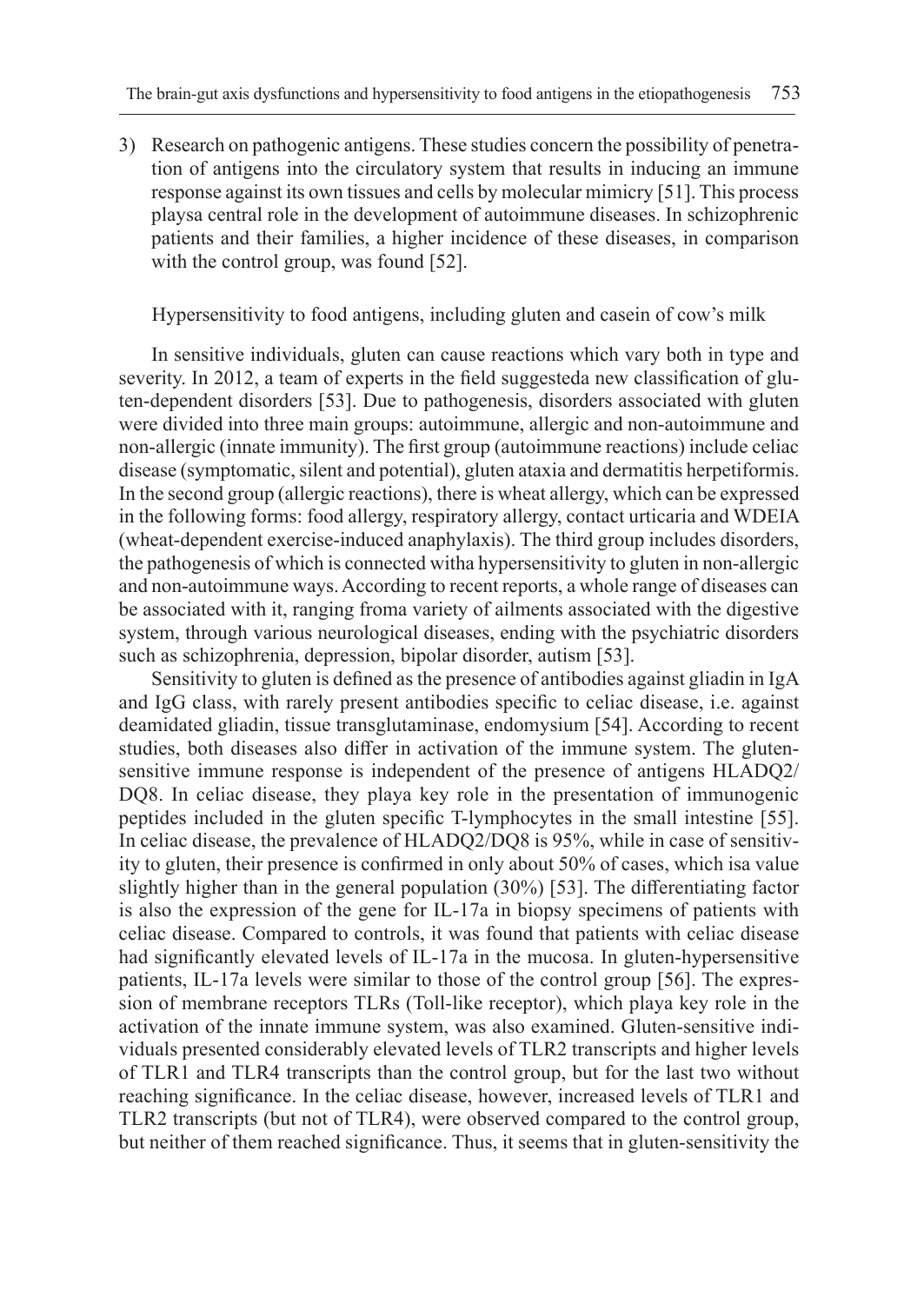key role in the activation of the immune response is played by the innate immune system, while in celiac disease the acquired immune system is crucial, but this finding requires further confirmation [57].

The results of studies on schizophrenic patients seem to show that at least some of them had antibodies against gluten [6, 58–61]. However, this applies only to antibodies associated with gluten-hypersensitivity, because there were no antibodies specific to celiac disease and their prevalence was at the level of the control group [54]. However, the results were significantly inconsistent, as illustrated in the Table 1.

|                         | IgG antibodies against gliadin |               |          |               |                          |          | IgA antibodies against gliadin |          |       |                           |                                                                                                                                                                 |
|-------------------------|--------------------------------|---------------|----------|---------------|--------------------------|----------|--------------------------------|----------|-------|---------------------------|-----------------------------------------------------------------------------------------------------------------------------------------------------------------|
| Authors.<br>year        | Patients                       |               | Controls |               |                          | Patients |                                | Controls |       |                           | Description                                                                                                                                                     |
|                         | N                              | $\frac{0}{0}$ | N        | $\frac{0}{0}$ | Odds ratio               | N        | $\frac{0}{0}$                  | N        | $\%$  | Odds ratio                |                                                                                                                                                                 |
| Reichelt et<br>al. 1995 |                                |               |          |               |                          | 48       | 18.75                          | 13       | 0.00  | 6.33<br>$(0.34 - 116.53)$ | Age: 16-52;<br>gender: 36M<br>+ 12F; 12M<br>untreated, 12M<br>untreated for<br>over 3 months:<br>exclusion due<br>to alcohol, SPA,<br>celiac disease,<br>asthma |
| Cascella<br>et al. 2011 | 1401                           | 1.43          | 900      | 3.33          | 0.42<br>$(0.24 - 0.74)$  | 1401     | 23.05                          | 900      | 3.11  | 9.33<br>$(6.28 - 13.87)$  | Age: 18-65;<br>mean age 40.<br>$6 \pm 11.1$ ; 74%<br>$M + 26\%$ F;<br>treated with oral<br>neuroleptics                                                         |
| Jin et al.<br>2012      | 419                            | 17.90         | 478      | 14.23         | 1.32<br>$(0.92 - 1.88)$  | 473      | 27.06                          | 478      | 17.80 | 1.72<br>$(1.25 - 2.35)$   | Age: $38.9 \pm 12.5$ ,<br>lgG: 173M +<br>246F; IgA: 227M<br>$+246F$                                                                                             |
| Sidhom et<br>al. 2012   | 47                             | 59            | 41       | 23.90         | 4.57<br>$(1.82 - 11.47)$ | 47       | 4.47                           | 41       | 10.49 | 0.41<br>$(0.07 - 2.37)$   | Age: $42.38 \pm$<br>13.48; gender:<br>35M + 12F; first<br>episode age:<br>$25.89 \pm 8.41$ ;<br>duration: $16.54 \pm$<br>12.77                                  |
| Okusaga<br>et al. 2013  | 950                            | 21.90         | 1000     | 10            | 2.13<br>$(1.57 - 2.91)$  |          |                                |          |       |                           | Age: 18-60;<br>mean age: 38.0<br>$± 11.6$ ; gender:<br>600M + 350F                                                                                              |

|  |                                   | Table 1. Comparison of the levels of IgA and IgG antibodies against gliadin |  |
|--|-----------------------------------|-----------------------------------------------------------------------------|--|
|  | in patients and the control group |                                                                             |  |

As the data presented in Table 1 show, although in most studiesa higher prevalence of IgA or IgG antibodies against gliadin is reported, there are considerable differences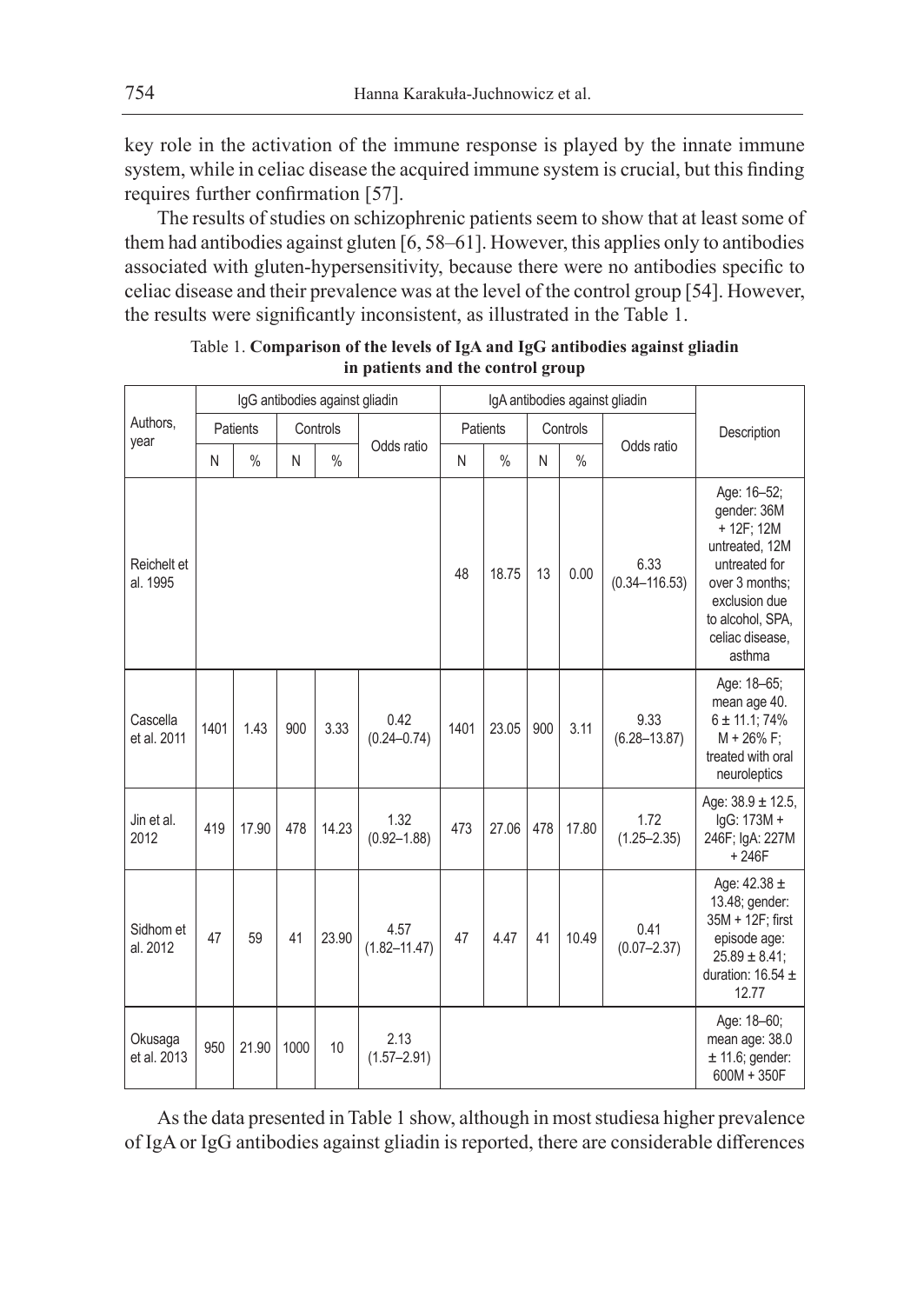between studies in terms of their distribution. Additionally, in the work published in 2014, in 44 patients witha diagnosed presence of IgG antibodies against gliadin, a 6-month gluten-free diet was implemented. After this period, the antibodies remained in only 3 patients [62]. These results are even more important when compared with various reports mentioning cases of improvement or even complete remission of psychotic symptoms after the introduction ofa gluten-free diet [63].

It is worth to mention an interesting clinical case ofa patient with diagnosed schizophrenia accompanied by chronic diarrhoea and weight loss, as well as hypoperfusion in the frontal cerebral anterior region, demonstrated in SPECT test, which was not accompanied by structural changes in the CNS. The introduction ofa gluten-free diet resulted in an disappearance of symptoms of psychosis and full normalization of cerebral perfusion [64].

Another food antigen related to the ethiopatogenesis of schizophrenia is cow's milk casein. This seems to be confirmed bya study published in 2015 by Severance and et al. [65]. They found elevated levels of antibodies against casein and gluten in the cerebrospinal fluid of people suffering from schizophrenia. It was also observed that in the control group, a high level of IgG antibodies against casein and gluten in the serum did not correlate with elevated levels of IgG in the cerebrospinal fluid and was different from the results in the group of patients. This confirms the reports of possible dysfunction of the blood-brain barrier in patients with schizophrenia [66].

It is also noteworthy that food antigens, such as cow's milk casein and gluten contained in cereals, may be included in the immune complexes with complement protein C1q [7]. A considerably elevated level of antibodies was observed in patients with newly diagnosed schizophrenia: odds ratio  $(OR) = 8.02$ , while in patients witha long course of the disease the odds ratio was lower:  $OR = 3.15$ . An important role is played by the C1q complex of complement system that is responsible for binding and removing of antigen-antibody complexes from the circulation system. It has been shown that C1q is also responsible for the elimination of synapses (pruning) during the neurodevelopmental period. Its subsequent reactivation probably occurs in the neurodegeneration. Its elevated level was also confirmed in schizophrenic patients compared to controls. Based on the obtained results, the authors suggest usefulness of measuring the activation of C1q asa marker of early psychosis. However, this requires further research, which should also include links to other potential antigens.

The relationship between food antigens and the prevalence of psychoses also seems to be confirmed by the presence of exorphins in the urine of untreated patients diagnosed with schizoaffective disorder – depressive type, the sources of which might be gluten and casein [67].

### **Recapitulation**

One of the many ways that lead to schizophrenia development appears to be activation of inflammation. According to the results of studies presented in this article, the brain-gut axis and the pathological processes occurring in the intestines may playa key role in activation of this condition. It appears that asa result of diet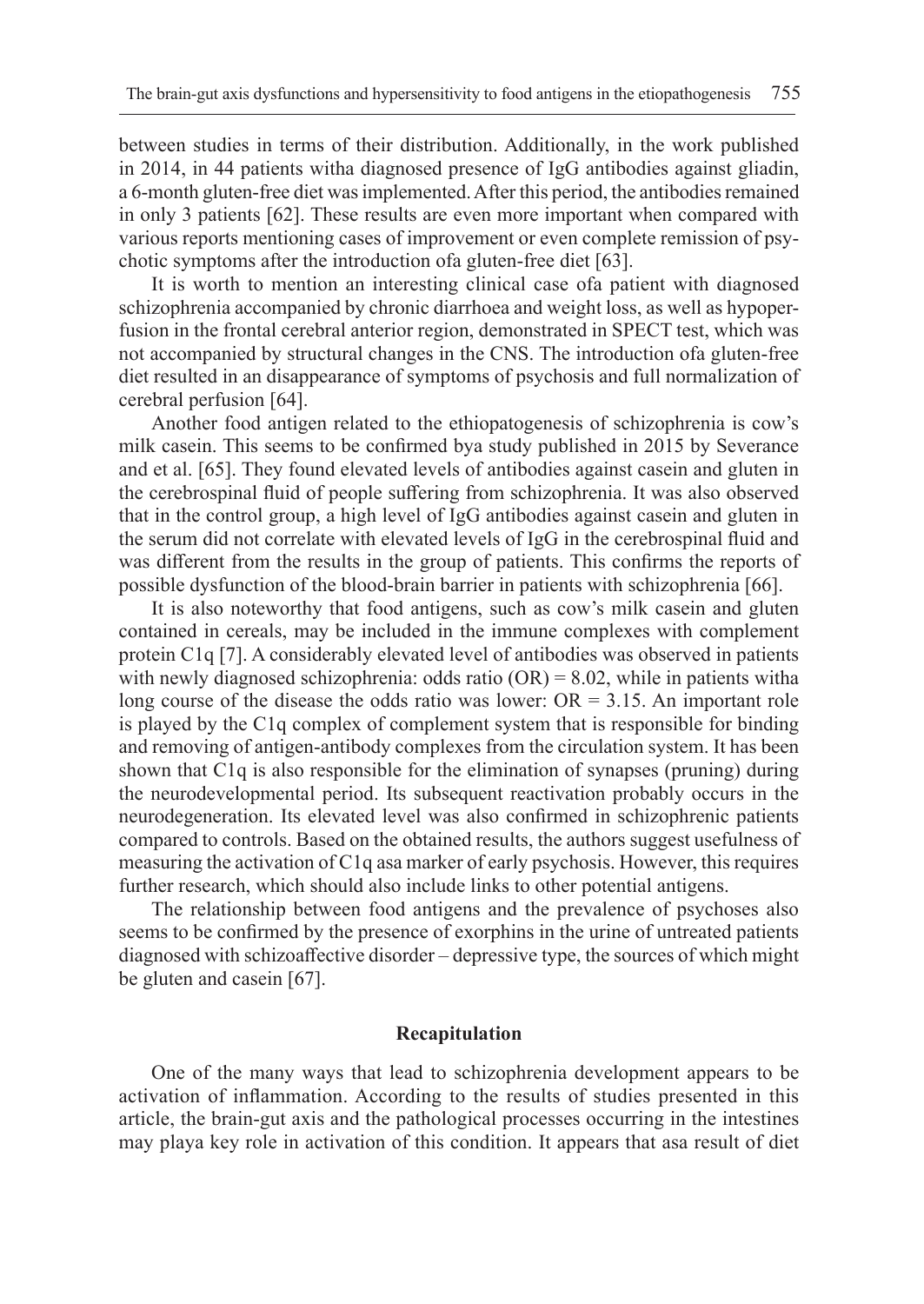modification, the use of probiotics and antibiotics from certain treatment groups, a significant number of patients could expect improvement in the clinical condition, and even obtain full remission [3]. However, despite substantial evidence for the existence of links between schizophrenia prevalence and the digestive system disorders, at this stage of the investigation it is not possible to know exactly the mechanisms linking the two disorders. Further studies are needed on the links between intestinal microbiome, hypersensitivity to food antigens and the functioning of the intestines, as intermediary elements in the activation of the immune system, and development and further course of schizophrenia.

#### **References**

- 1. Tsuang MT, Stone WS, Faraone SV. *Genes, environment and schizophrenia*. Br. J. Psychiatry Suppl. 2001; 40: 18–24.
- 2. Morgan C, McKenzie K, Fearon P. *Society and psychosis*. Cambridge: Cambridge University Press; 2008.
- 3. Nemania K, Hosseini Ghomi R, McCormick B, Fan X. *Schizophrenia and the gut–brain axis*. Prog. Neuropsychopharmacol. Biol. Psychiatry 2015; 56C: 155–160.
- 4. Desbonnet L, Garrett L, Clarke G, Bienenstock J, Dinan TG. *The probiotic Bifidobacteria infantis: an assessment of potential antidepressant properties in the rat. J. Psychiatr. Res. 2008;* 43: 164–174.
- 5. Samaroo D, Dickerson F, Kasarda DD, Green PHR, Briani C, Yolken RH. et al. *Novel immune response to gluten in individuals with schizophrenia*. Schizophr. Res. 2010; 118(1): 248–255.
- 6. Jin SZ, Wu N, Xu Q, Zhang X, Ju GZ, Law MH. et al. *A study of circulating gliadin antibodies in schizophrenia amonga Chinese population*. Schizophr. Bull. 2012; 38(3): 514–518.
- 7. Severance EG, Gressitt KL, Halling M, Stallings CR, Origoni AE, Vaughan C. et al. *Complement C1q formation of immune complexes with milk caseins and wheat glutens in schizophrenia*. Neurobiol. Dis. 2012; 48: 447–453.
- 8. Phillips JGP. *The treatment of melancholia by the lactic acid bacillus*. J. Ment. Sci. 1910; 56: 422–431.
- 9. Julianelle LA, Ebaugh FG. *Implantation of Bacillus Acidophilus in persons with psychoses*. Arch. Neurol. Psychiatry 1923; 9: 769–777.
- 10. Bender L. *Childhood schizophrenia*. Psychiatr. Q. 1953; 27: 663–681.
- 11. Dohan FC. *Cereals and schizophrenia. Data and hypothesis*. Acta Psychiatr. Scand. 1966; 42: 125–152.
- 12. Singh MM, Kay SR. *Wheat gluten asa pathogenic factor in schizophrenia*. Science 1976: 191(4225): 401–402.
- 13. Dohan FC, Harper EH, Clark MH, Rodrigue RB, Zigas V. *Is schizophrenia rare if grain is rare?*  Biol. Psychiatry 1984; 19: 385–399.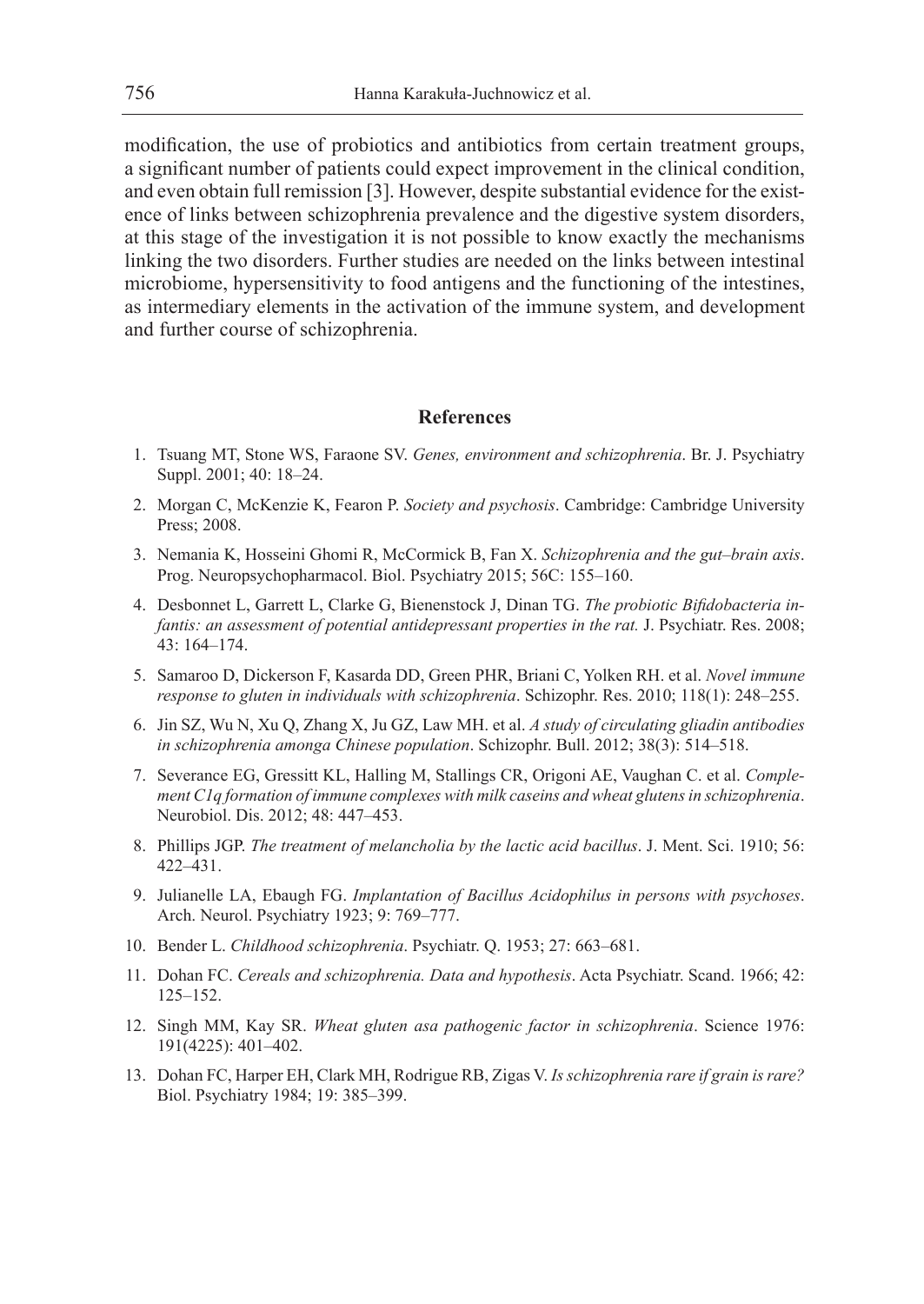- 14. Singh S, Kumar A, Agarwal S, Phadke SR, Jaiswal Y. *Genetic insight of schizophrenia: past and future perspectives*. Gene 2014; 535(2): 97–100.
- 15. Stefansson H, Ophoff RA, Steinberg S, Andreassen OA, Cichon S, Rujescu D. et al. *Common variants conferring risk of schizophrenia*. Nature 2009; 460(7256): 744–747.
- 16. Watanabe Y, Someya T, Nawa H. *Cytokine hypothesis of schizophrenia pathogenesis: evidence from human studies and animal models*. Psychiatry Clin. Neurosci. 2010; 64: 217–230.
- 17. Smith RS. *A comprehensive macrophage-T-lymphocyte theory of schizophrenia*. Med. Hypotheses 1992; 39: 248–257.
- 18. Patterson PH. *Immune involvement in schizophrenia and autism: Etiology, pathology and animal models*. Behav. Brain Res. 2009; 204: 313–321.
- 19. Miller BJ, Buckley P, Seabolt W, Mellor A, Kirkpatrick B. *Meta-analysis of cytokine alterations in schizophrenia: Clinical status and antipsychotic effects*. Biol. Psychiatry 2011; 70: 663–671.
- 20. Irwin MR, Cole SW. *Reciprocal regulation of the neural and innate immune systems*. Nat. Rev. Immunol. 2011; 11: 625–632.
- 21. Potvin S, Stip E, Sepehry AA, Gendron A, Bah R, Kouassi E. *Inflammatory cytokine alterations in schizophrenia: a systematic quantitative review*. Biol. Psychiatry 2008; 63: 801–808.
- 22. Hope S, Ueland T, Steen NE, Dieset I, Lorentzen S, Berg AO. et al. *Interleukin 1 receptor antagonist and soluble tumor necrosis factor receptor 1 are associated with general severity and psychotic symptoms in schizophrenia and bipolar disorder*. Schizophr. Res. 2013; 145: 36–42.
- 23. Dimitrov DH, Lee S, Yantis J, Valdez C, Paredes RM, Braida N. et al. *Differential correlations between inflammatory cytokines and psychopathology in veterans with schizophrenia: potential role for IL-17 pathway*. Schizophr. Res. 2013; 151: 29–35.
- 24. El Kissi Y, Samoud S, Mtiraoui A, Letaief L, Hannachi N, Ayachi M. et al. *Increased Inter*leukin-17 and decreased BAFF serum levels in drug-free acute schizophrenia. Psychiatry Res. 2015; 225(1–2): 58–63.
- 25. Udit S, Gautron L. *Molecular anatomy of the gut-brain axis revealed with transgenic technologies: implications in metabolic research*. Front. Neurosci. 2013; 7: 134.
- 26. Helander HF, Fändriks L. *Surface area of the digestive tract revisited*. Scand. J. Gastroenterol. 2014; 49(6): 681–689.
- 27. Iyer LM, Aravind L, Coon SL, Klein DC, Koonin EV. *Evolution of cell-cell signaling in animals: Did late horizontal gene transfer from bacteria havea role?* Trends Genet. 2004; 20(7): 292–299.
- 28. Gareau MG, Jury J, MacQueen G, Sherman PM, Perdue MH. *Probiotic treatment of rat pups normalises corticosterone release and ameliorates colonic dysfunction induced by maternal separation*. Gut 2007; 56: 1522–1528.
- 29. Wang L, Christophersen CT, Sorich MJ, Gerber JP, Angley MT, Conlon MA. *Elevated fecal short chain fatty acid and ammonia concentrations in children with autism spectrum disorder*. Dig. Dis. Sci. 2012; 57: 2096–2102.
- 30. Thomas RH, Meeking MM, Mepham JR, Tichenoff L, Possmayer F, Liu S. et al. *The enteric bacterial metabolite propionic acid alters brain and plasma phospholipid molecular species: further development ofa rodent model of autism spectrum disorders*. J. Neuroinflammation 2012; 9: 153.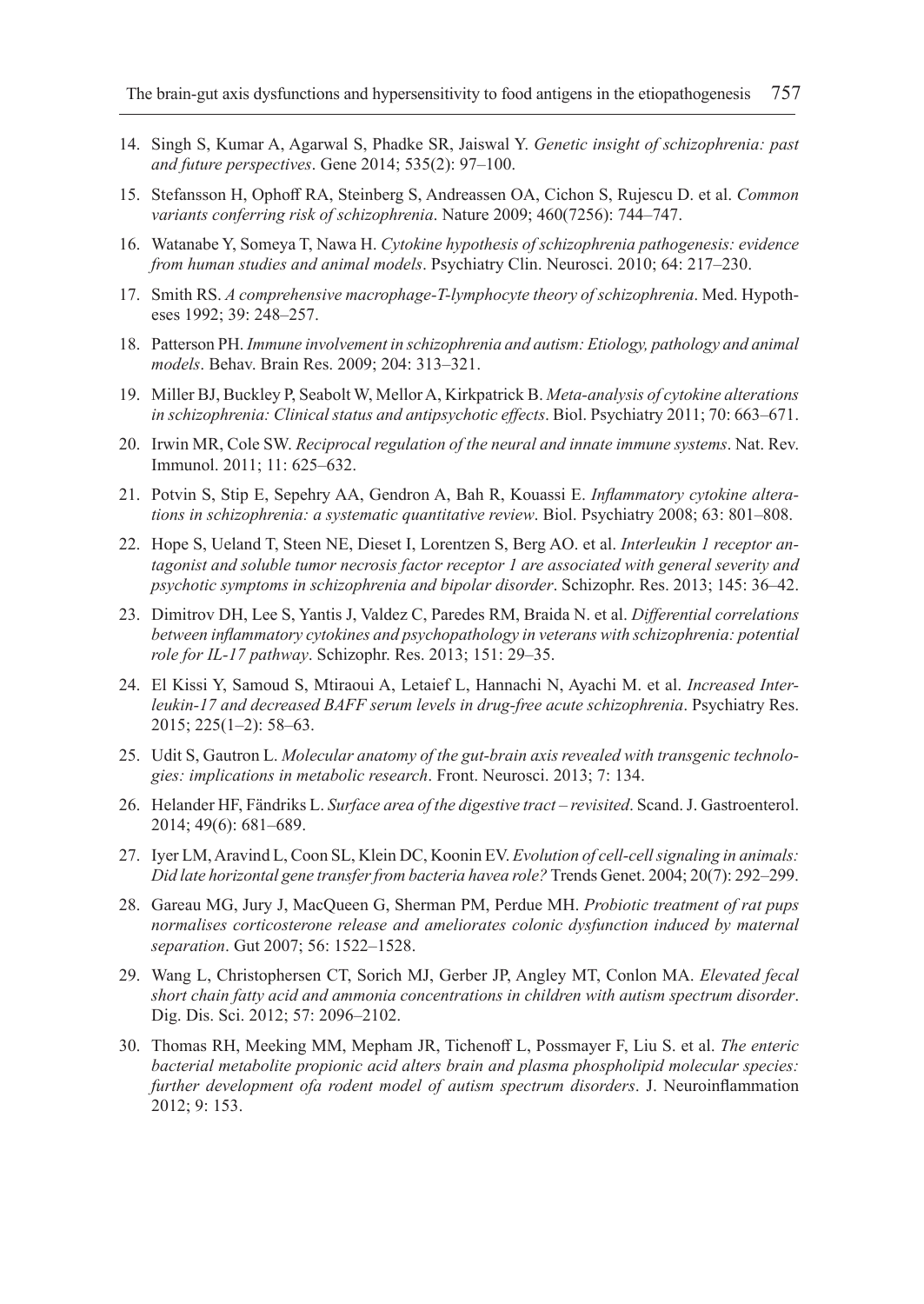- 31. Sandler RH, Finegold SM, Bolte ER, Buchanan CP, Maxwell AP, Vaisanen ML. et al. *Shortterm benefit from oral vancomycin treatment of regressive-onset autism*. J. Child Neurol. 2000; 15(7): 429–435.
- 32. Pimentel GD, Micheletti TO, Pace F, Rosa JC, Santos RVT, Lira FS. *Gut-central nervous system axis isa target for nutritional therapies*. Nutr. J. 2012; 10: 11–22.
- 33. Pavlov VA, Tracey KJ. *Neural regulators of innate immune responses and inflammation*. Cell. Mol. Life Sci. 2004; 61(18): 2322–2331.
- 34. O'Keane V, Dinan TG, Scott L, Corcoran C. *Changes in hypothalamic– pituitary–adrenal axis measures after vagus nerve stimulation therapy in chronic depression*. Biol. Psychiatry 2005; 58(12): 963–968.
- 35. Nemeroff CB, Mayberg HS, Krahl SE, McNamara J, Frazer A, Henry TR. et al. *VNS therapy in treatment-resistant depression: clinical evidence and putative neurobiological mechanisms*. Neuropsychopharmacology 2006; 31: 1345–1355.
- 36. Irwin MR, Miller AH. *Depressive disorders and immunity: 20 years of progress and discovery*. Brain Behav. Immun. 2007; 21: 374–383.
- 37. Brown K, DeCoffe D, Molcan E, Gibson DL. *Diet-induced dysbiosis of the intestinal microbiota and the effects on immunity and disease*. Nutrients 2012; 4: 1095–1119.
- 38. O'Hara AM, Shanahan F. *The gut flora asa forgotten organ*. EMBO Rep. 2006; 7: 688–693.
- 39. Diaz Heijtz R, Wang S, Anuar F, Qian Y, Bjorkholm B, Samuelsson A. et al. *Normal gut microbiota modulates brain development and behavior*. Proc. Natl. Acad. Sci. U.S.A. 2011; 108: 3047–3052.
- 40. Sudo N, Chida Y, Aiba Y, Sonoda J, Oyama N, Yu XN. et al. *Postnatal microbial colonization programs the hypothalamic-pituitary-adrenal system for stress response in mice*. J. Physiol. 2004; 558: 263–275.
- 41. Round JL, O'Connell RM, Mazmanian SK. *Coordination of tolerogenic immune responses by the commensal microbiota.* J. Autoimmun. 2010; 34: 220–225.
- 42. Neish AS. *Microbes in gastrointestinal health and disease*. Gastroenterology 2009; 136: 65–80.
- 43. Coyle JT. *NMDA receptor and schizophrenia: a brief history*. Schizophr. Bull. 2012; 38(5): 920–926.
- 44. Hornig M. *The role of microbes and autoimmunity in the pathogenesis of neuropsychiatric illness*. Curr. Opin. Rheumatol. 2013; 25: 488–795.
- 45. Fasano A. *Zonulin and its regulation of intestinal barrier function: the biological door to inflammation, autoimmunity, and cancer*. Physiol. Rev. 2011; 91: 151–175.
- 46. Lu R, Wang W, Uzzau S, Vigorito R, Zielke HR, Fasano A. *Affinity purification and partial characterization of the zonulin/zonula occludens toxin (zot) receptor from human brain*. J. Neurochem. 2000; 74: 320–326.
- 47. Buscaino V. *Patologia extraneurale della schizofrenia. Fegato, tubo digerente, sistema reticoloendoteliale*. Acta Neurol. 1953; 8: 1–60.
- 48. Hemmings G. *Schizophrenia*. Lancet 2004; 364(9442): 1312–1313.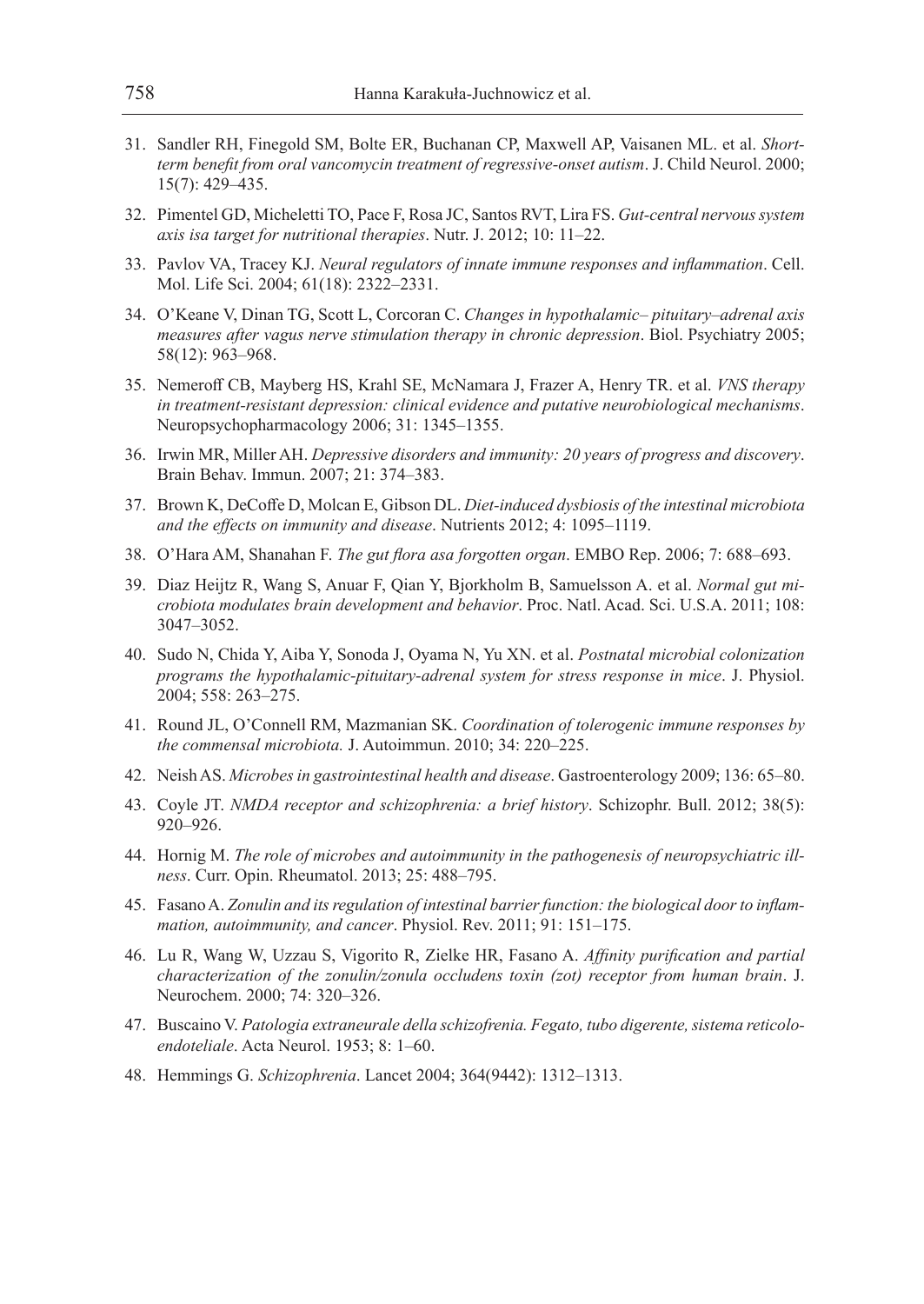- 49. Severance EG, Alaedini A, Yang S, Halling M, Gressitt KL, Stallings CR. et al. *Gastrointestinal inflammation and associated immune activation in schizophrenia*. Schizophr. Res. 2012; 138: 48–53.
- 50. Severance EG, Gressitt KL, Stallings CR, Origoni AE, Khushalani S, Leweke FM. et al. *Discordant patterns of bacterial translocation markers and implications for innate immune imbalances in schizophrenia*. Schizophr. Res. 2013; 148(1–3): 130–137.
- 51. Fetissov SO, Déchelotte P. *The new link between gut-brain axis and neuropsychiatric disorders*. Curr. Opin. Clin. Nutr. Metab. Care 2011; 14: 477–482.
- 52. Benros ME, Nielsen PR, Nordentoft M, Eaton WW, Dalton SO, Mortensen PB. et al. *Autoimmune diseases and severe infections as risk factors for schizophrenia: a 30-year population-based register study*. Am. J. Psychiatry 2011; 68: 1303–1310.
- 53. Sapone A, Bai JC, Ciacci C, Dolinsek J, Green PH, Hadjivassiliou M. et al. *Spectrum of glutenrelated disorders: consensus on new nomenclature and classification*. BMC Med. 2012; 10: 13.
- 54. Lachance LR, McKenzie K. *Biomarkers of gluten sensitivity in patients with non-affective psychosis: A meta-analysis*. Schizophr. Res. 2014; 152(2–3): 521–527.
- 55. Lundin KE, Alaedini A. *Non-celiac gluten sensitivity*. Gastrointest. Endosc. Clin. N. Am. 2012; 22: 723–734.
- 56. Sapone A, Lammers KM, Mazzarella G, Mikhailenko I, Carteni M, Casolaro V. et al. *Differential mucosal IL-17 expression in two gliadin-induced disorders: Gluten sensitivity and the autoimmune enteropathy celiac disease*. Int. Arch. Allergy Immunol. 2010; 152: 75–80.
- 57. Sapone A, Lammers KM, Casolaro V, Cammarota M, Giuliano MT, De Rosa M. et al. *Divergence of gut permeability and mucosal immune gene expression in two gluten-associated conditions: celiac disease and gluten sensitivity*. BMC Med. 2011; 9: 23.
- 58. Reichelt KL, Landmark J. *Specific IgA antibody increases in schizophrenia*. Biol. Psychiatry 1995; 37(6): 410–413.
- 59. Cascella NG, Kryszak D, Bhatti B, Gregory P, Kelly DL, Mc Evoy JP. et al. *Prevalence of celiac disease and gluten sensitivity in the United States clinical antipsychotic trials of intervention effectiveness study population*. Schizophr. Bull. 2011; 37: 94–100.
- 60. Sidhom O, Laadhar L, Zitouni M, Ben Alaya N, Rafrafi R, Kallel-Sellami M. et al. *Spectrum of autoantibodies in Tunisian psychiatric inpatients*. Immunol. Invest. 2012; 41: 538–549.
- 61. Okusaga O, Yolken RH, Langenberg P, Sleemi A, Kelly DL, Vaswani D. et al. *Elevated gliadin antibody levels in individuals with schizophrenia*. World J. Biol. Psychiatry 2013; 14: 509–515.
- 62. Caio G, Volta U, Tovoli F, De Giorgio R. *Effect of gluten free diet on immune response to gliadin in patients with non-celiac gluten sensitivity*. BMC Gastroenterol. 2014; 14: 26.
- 63. Jackson J, Eaton W, Cascella N, Fasano A, Warfel D, Feldman S. et al. *A gluten-free diet in people with schizophrenia and anti-tissue transglutaminase or anti-gliadin antibodies*. Schizophr. Res. 2012; 140: 262–263.
- 64. De Santis A, Addolorato G, Romito A, Caputo S, Giordano A, Gambassi G. et al. *Schizophrenic symptoms and SPECT abnormalities ina coeliac patient: regression aftera gluten-free diet*. J. Intern. Med. 1997; 242: 421–423.